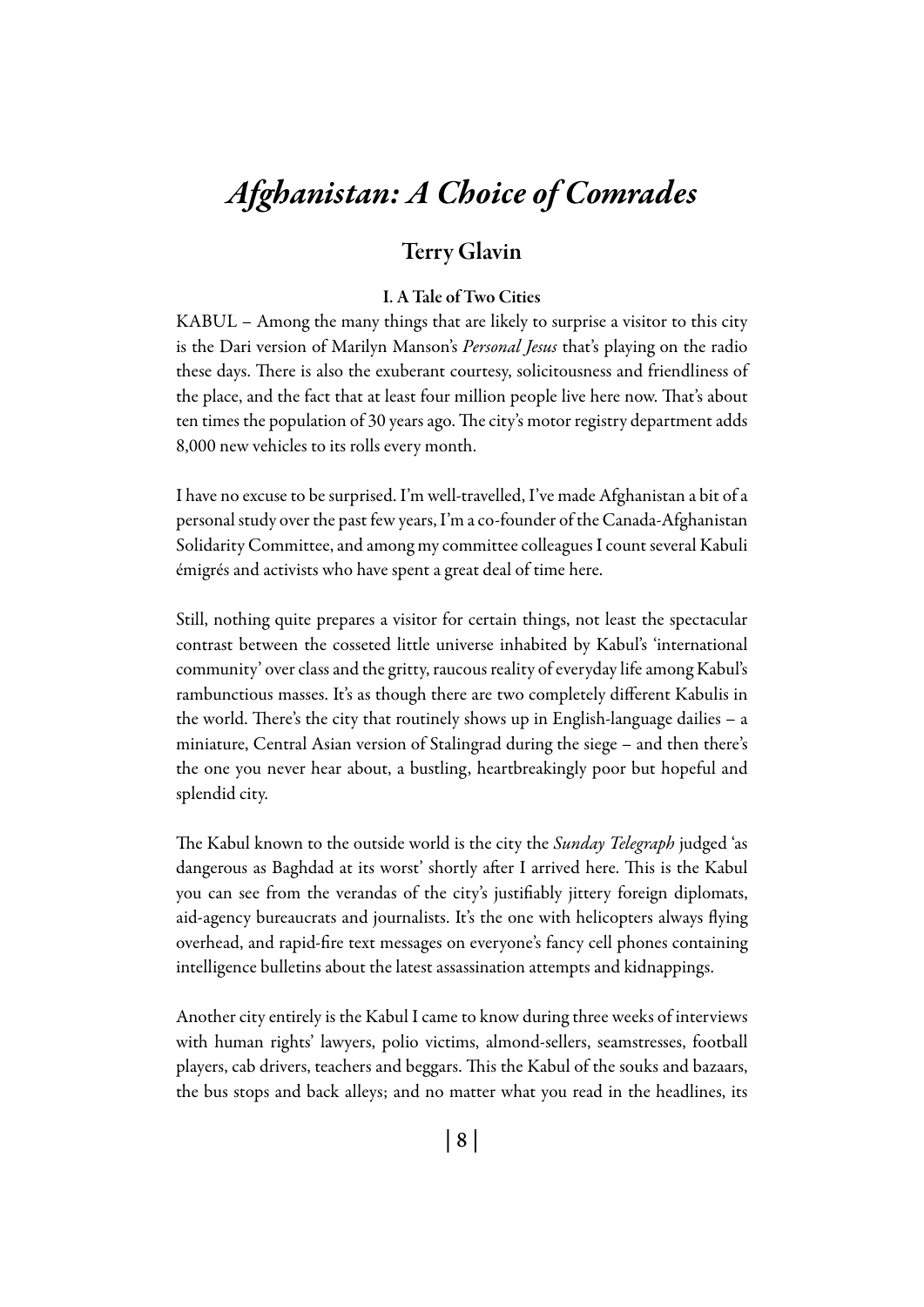citizens are among the most welcoming, happily boisterous and hospitable people on earth.

It is in this other Kabul that you will find a sprawling sub-metropolis where life unfolds in intrigues and excitements all its own among the hordes of kite-flying children on Kabul's flat rooftops. At least 70,000 of these Kabulis are more or less orphans who descend into the streets every day to hawk maps, magazines, and packages of chewing gum, sometimes resorting to begging, ragpicking and the refined art of the pickpocket.

In this vast rooftop district, the talk these days is not about why the international press depicts Kabul in such strange ways, or why there is such silence about Tehran's interferences in Afghan politics by its favours to factions within Hezb-e-Islami, one of Afghanistan's largest political parties. No, the talk is about President Hamid Karzai's early November decree outlawing begging. The decree instructs the Interior Ministry to clear the streets of panhandling ragamuffins by trundling them all off to orphanages and to the network of Dickensian 'care homes' run by the Afghan Red Crescent Society.

Kabulis like a good laugh. There are vast fleets of armour-plated Toyota SUVs ferrying nervous European bureaucrats around Kabul's rubble-strewn streets, but instead of being pelted with bricks, they are made the butt of Kabuli jokes. The black humour goes a long way to explain why all but a few of Kabul's streets remain unpaved after all these years. Here's just one joke: The UN tells Karzai the world has had quite enough of the corruption in his government, and he has to act, once and for all. Karzai responds: Of course! Then he whispers: How much will you pay me to fix it?

But for all his eccentricities and failings, Karzai still enjoys a surprising degree of support here, and it's at least partly because Afghans are wise to the pot-kettleblack context to the regular diplomatic uproars about his regime's payoffs and cash-skimming. The world has pledged roughly \$25 billion to Afghanistan for aid and reconstruction since 2001. The Agency Coordinating Body for Afghan Relief reckons that only \$15 billion has been delivered, and barely half that amount has trickled into the Afghan economy. The rest has been eaten up in ex-pat salaries, consultants' fees, and country-of-origin subcontracts. It is not for nothing that among Kabulis, the foreign administrative caste that sucks up so much of the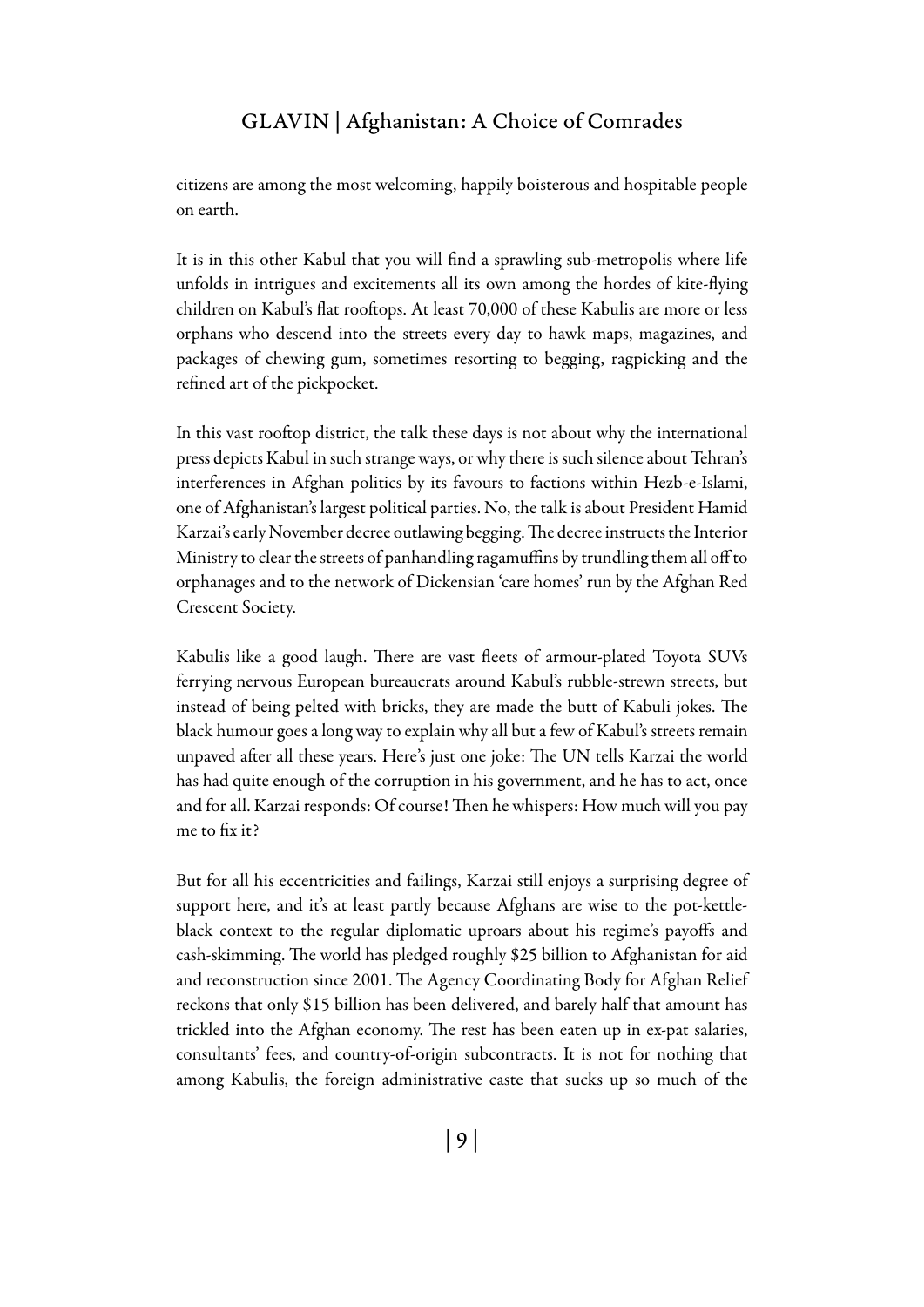world's commitment to this brutalised country is known as 'the cow that drinks its own milk.'

Even so, Kabulis commonly regard aid bureaucrats with affection, especially the lower-tier workers and the non-governmental-organisation employees who actually spend time with ordinary Afghans. And though you might not know it from your newspapers, six years of polling data shows that most Afghans also consistently express support for the presence of foreign troops.

It was no great surprise, then, that the postures of the 'anti-war' movement based in the world's rich countries leave the Afghan activists I interviewed utterly mystified. Without exception, the proposition that the 39-nation International Security Assistance Force (ISAF) is merely a tool of western imperialism was greeted with derision. As for the notion that the way forward in Afghanistan involves the withdrawal of foreign troops and some kind of brokered pact with the Taliban, the response was invariably wide-eyed incredulity.

There was a range of opinion on these subjects, of course. At one end there was bemusement, and at the other was fury, with a great deal of worry and dread in between.

Perhaps most furious was Fatana Gilani, the head of the Afghanistan Women's Council. Gilani yearns for an Afghanistan that eventually stands on its own without foreign soldiers, and she's a leading voice for a traditional, nation-wide 'jirga' as a possible way forward to disarmament and reconciliation. But she was emphatic in her disgust with all the talk filling the pages of the foreign press about drawing the Taliban into some sort of negotiated power-sharing arrangement. 'Anybody who does this is not a friend of Afghanistan,' she said.

Gilani is a profoundly conservative Muslim, but her sentiments about diplomatic deal-cutting as a means to secure some kind of peace in her country appear to run across the spectrum of Afghan civil society, even to the Revolutionary Association of the Women of Afghanistan. RAWA opposes even the 'mini-jirga' process that is bringing Taliban-friendly tribal leaders from the Pakistan-Afghanistan borderlands together with officials from Kabul and Islamabad.

Mahboob Shah, a tireless Kabul anti-poverty activist, said the entrenchment of the rule of law in Afghanistan is critical to the alleviation of hunger, joblessness and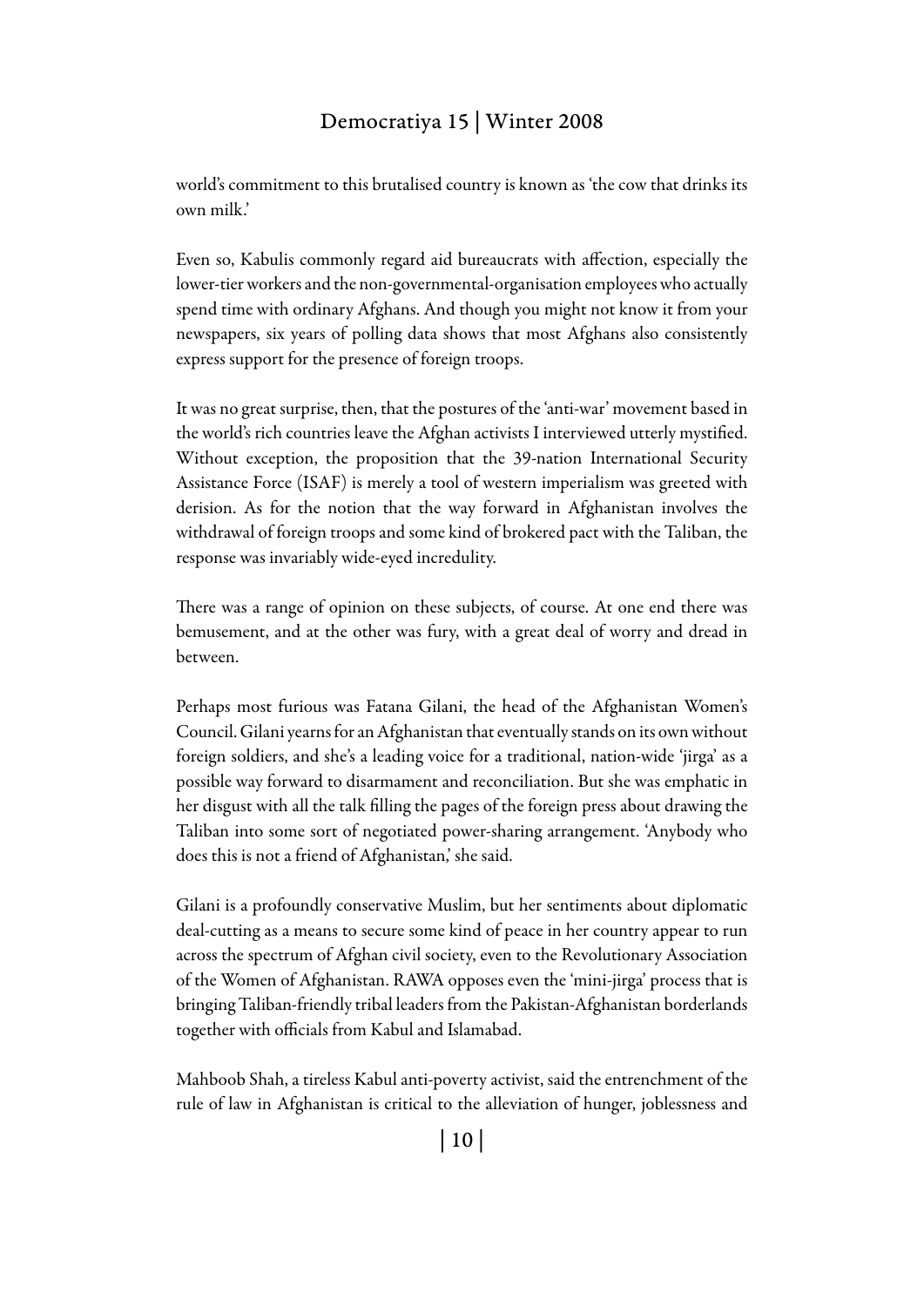disease here, and international troops are playing an irreplaceable role in providing necessary security. 'People who say the foreign soldiers should go away, they do not know what they are saying,' Shah said. 'Yes, it should be Afghans who decide, but we have decided that the world should come to us, as a brother.'

Shamsia Sharifi, director of a formerly clandestine operation now called the Hope for Poor Women Organisation (HPWO), laughed out loud at the idea of Taliban peace talks. 'Maybe your country should make a visa for me,' she joked. 'It is very hard, even now,' she said, referring to the Islamist gangsters and Muslim Brotherhood alumni who still wield influence at the centre of power in this country. 'But we are very scared of the Taliban coming back.'

Sharifi distributes micro-loans for women's businesses from a ramshackle house with a half-collapsed roof down a dusty Kabul side street, where HPWO members produce textiles, teach gemstone-polishing, and run adult literacy classes for women in the basement. The struggle Sharifi waged during the Taliban years still goes on, but she can now count 4,000 women among HPWO's graduates since the Taliban's 2001 rout. 'We need to have the troops in Afghanistan,' she said. 'If the Taliban come back, the target will be us again.'

And that is the way my conversations went, from Sharifa Ahmadzai, a 75-year-old dressmaker who teaches women how to read in an informal classroom in her home in Baghlan, to the perilous heart of Kandahar City, where 38-year-old Ehsan Ullah Ehsan runs a school for women, a library, a computer lab, an adult-education centre and a free internet cafe.

Ahmadzai lives only a few blocks from a mosque where Taliban thugs routinely deliver written pronouncements calling for her murder. In the days before I visited with Ehsan in Kandahar, the Taliban gunned down a friend of his for the mere crime of working for a government-owned electrical power company. Ehsan himself had just received yet another Taliban 'night letter,' warning him he would be killed unless he stopped doing his work. A few days later, a gang of men sprayed acid in the unveiled faces of a group of Kandahar girls on their way to classes. But the girls remained defiant. Nothing will stop us from going to school, they vowed.

Here in the 'west,' none of us on the liberal left would fail to recognise these brave women and men as our comrades and allies, and if we were to flatter ourselves we might even imagine them to be our Afghan counterparts. On the question of troop

| 11 |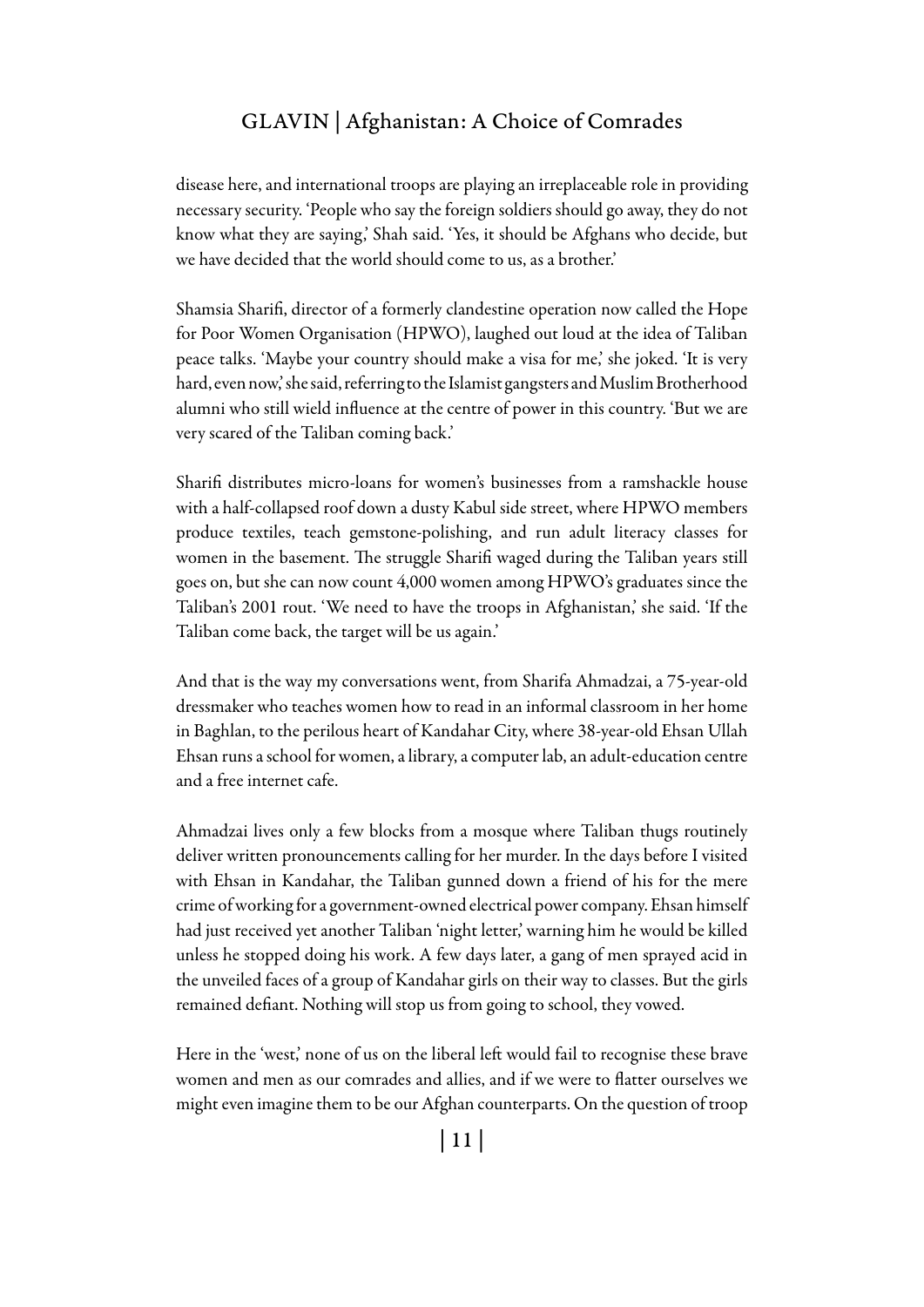withdrawal, their views were varied and nuanced, but their answer was ultimately the same: Stay. And yet this is not the position that the left has been fighting for, in the main, in Europe or North America. It changes by degree from country to country, of course, and the left's positions are varied and nuanced. But in Canada, the left's answer is pretty much unequivocal: Leave.

#### II. A Cautionary Tale

For anyone whose primary concern about Afghanistan is how best to discharge the duty of solidarity the world owes the Afghan people, the Canadian experience might serve as something of a harbinger of the debates to come, or at the very least, a cautionary tale.

Because Canadian troops were kept on the benches during the Anglo-American showdown with Saddam Hussein's Ba'athists, Canada was more or less unencumbered by the ferocious political divisions set off by the bloody enterprise in Iraq. This didn't last long, however, because one of the most successful troopsout propaganda strategies in Canada has been the mischief of conflating the Iraqi conflict with the Afghan struggle as though the two were merely separate fronts in an American imperialist adventure.

Another success quickly chalked up by Canada's troops-out camp was its deliberate elision of the fundamental differences between the UN, ISAF and NATO approach to Afghanistan – to which Canada has been so deeply committed – and the U.S. approach, first laid down by the former U.S. Secretary of State, Donald Rumsfeld. That simple and simplistic policy was articulated in the most helpfully clear terms by President George W. Bush, when he said, succinctly: 'We are not into nation building.'

It didn't help that the Bush presidency plunged Canada into flights of hysterical anti-Americanism, aggravated by a Conservative prime minister with close political affinities to the Bush White House. Nor did it help that the leadership of the left in Canada had come of age during the Vietnam War, and cleaved to all the fuzzy and comforting counterculture ideas that have made it so difficult for truly progressive analyses to arise from the ashes of 9/11.

Into the vacuum left by the absence of any robust left-wing analysis on the Afghanistan question came Canada's 'anti-war' movement, which rapidly emerged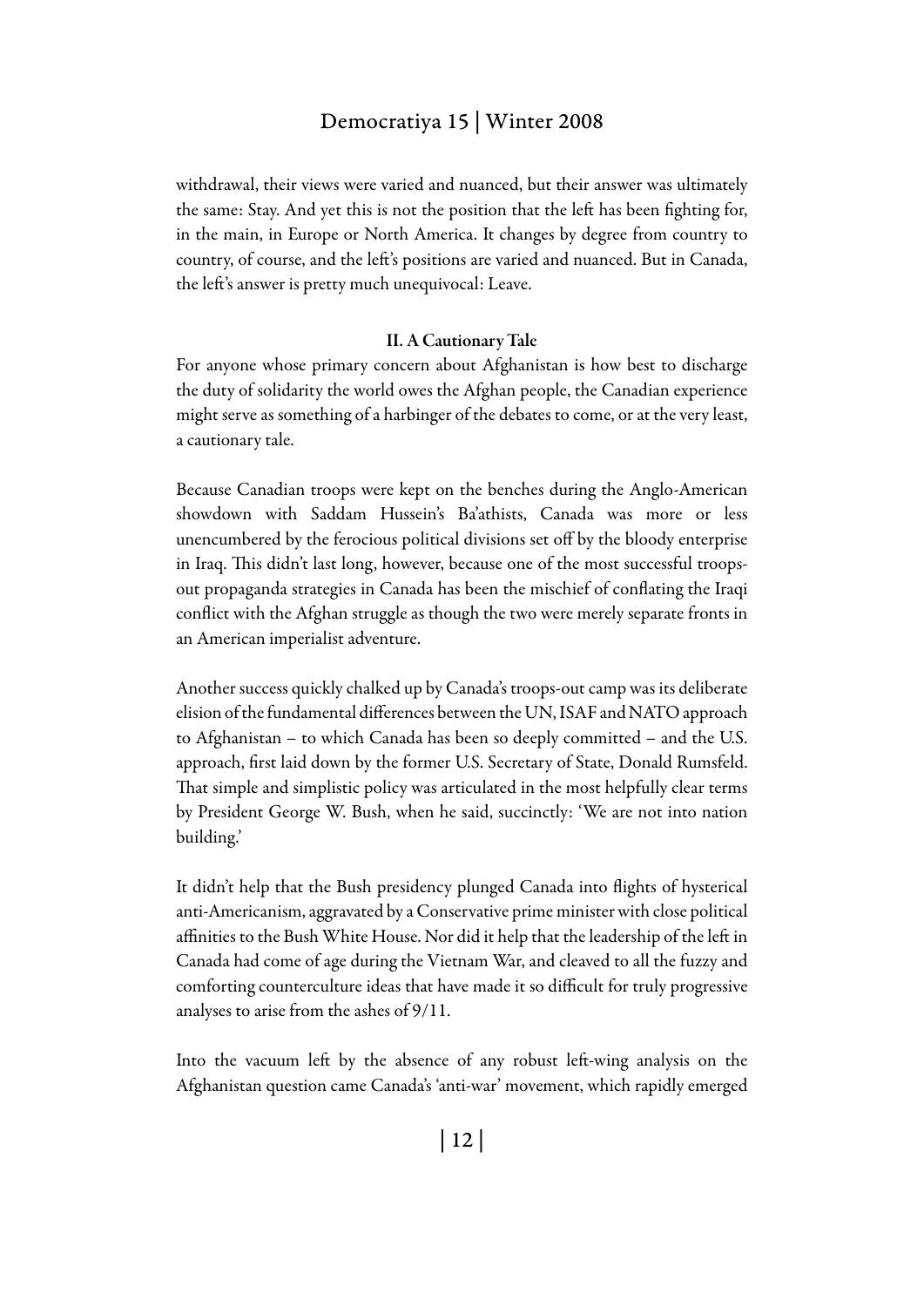as the primary organisational forum for collaboration between Third Worldists and far-right Islamists. This was a bizarre phenomenon, but Canada's news media, in its efforts to offer an uncomplicated and 'balanced' view of the Afghanistan story, conveniently overlooked it. Ignoring the appeals of Canada's progressive Muslims, Canada's left-wing press simply looked the other way.

The result was a troops-out campaign that was allowed to pose as 'anti-war' without being called to account for the deadly consequences of its fundamental demands. For one, a withdrawal of foreign forces from Afghanistan would plunge the country back into the bloodshed that had left hundreds of thousands dead and made refugees out of a quarter of Afghanistan's people during the 1990s. For another, a troop withdrawal would threaten to trigger countless more wars by emboldening the most bloodthirsty jihadists from the Pillars of Hercules to the Banda Sea.

But across the liberal-left, these implications remained unexamined. What mattered more was the protection of Canada's virtue as a refuge from the bad neoconservative vibes emanating from the Bush White House. In these ways, the Canadian debates about Afghanistan became thoroughly infantilised, and by 2006, during the Israel-Hezbollah war, public opinion was turning sharply against Canada's engagement in Afghanistan.

In Ottawa, an unpopular Conservative minority government was at best lukewarm about the engagement. The Liberal Party that first sent battle troops to Kandahar when it was in power had lost all interest in championing the Afghan cause. The only momentum on the Afghanistan question was for withdrawal, and it was gathering steam. Worse still, for those of us who considered ourselves socialists or social democrats, the troops-out momentum was being driven by the central institutions of Canada's mainstream left.

The nominally socialist New Democratic Party settled on an utterly absurd, twophased approach – first, a full withdrawal of Canadian troops from the UNsanctioned 39-member ISAF coalition, and then, a policy of meddling in Afghan affairs by directly negotiating with the Taliban. The president of the Canadian Labour Congress was content to refer to the Taliban as the Afghan 'resistance.' An NDP senior adviser and later one of its 'star' candidates went further, calling the Taliban mere 'dissidents' that Ottawa was unreasonably refusing to invite to peace talks. And always, it was just 'George Bush's War.'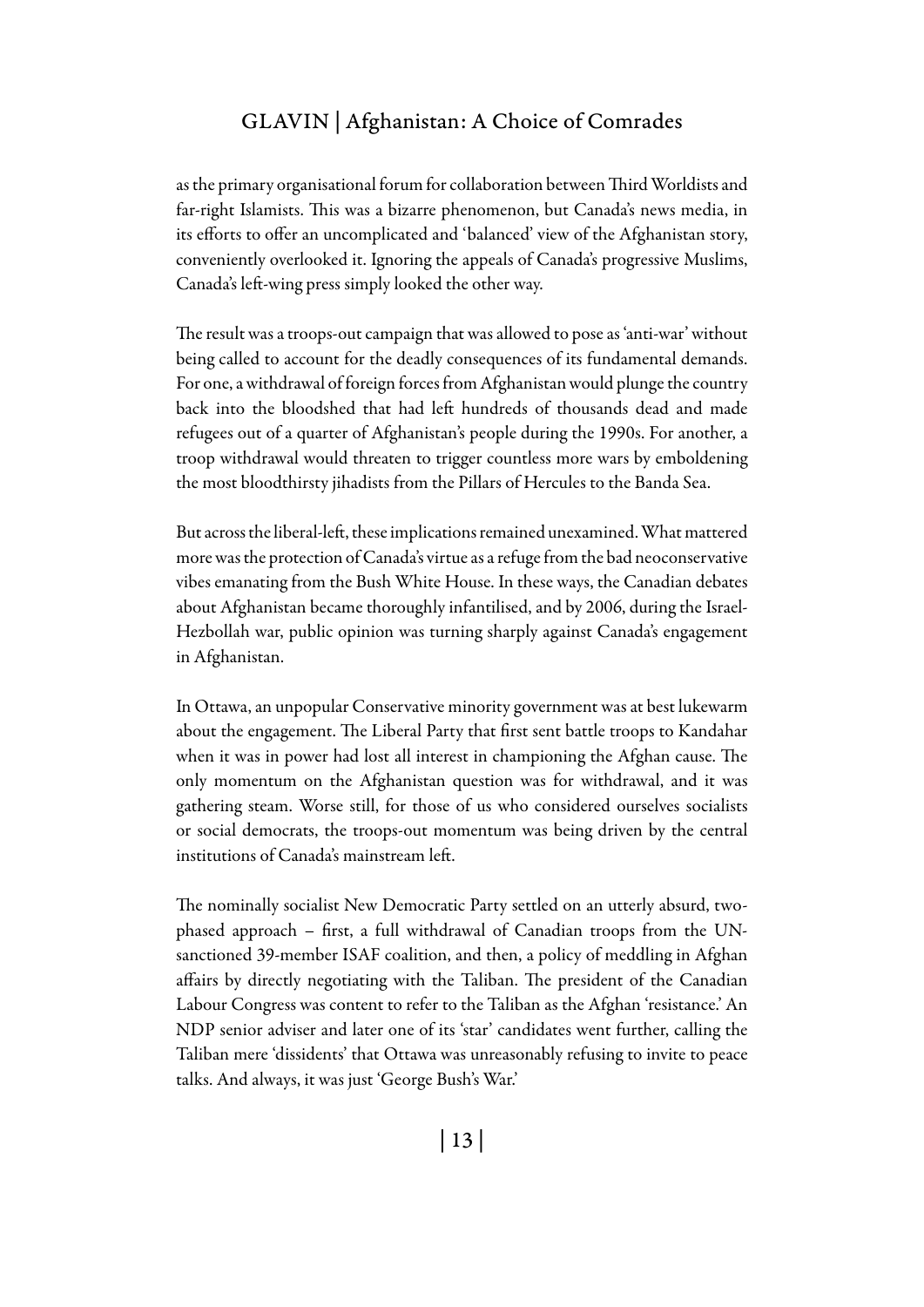So, when the Canada-Afghanistan Solidarity Committee (CASC) was formed in the autumn of 2007, we knew we were in for an uphill climb. But as we began to seek out prominent Canadians to identify themselves as founding members, we quickly found we had much broader support than we had imagined. Our founders came from across the political spectrum, and though we had our differences, we easily came to a straightforward basis for unity.

The Afghan cause was a liberation struggle, we argued. An international military presence was necessary to create and maintain sufficient democratic space for Afghans to work towards justice, peace and reconciliation. The United Nations wanted us there. The democratically elected government of Afghanistan wanted us there. Human rights are universal, women's rights are human rights, and we owed it to the Afghan people to hear what they had to say for themselves. And what they were saying was: Stay.

The Solidarity Committee set out not just to become another voice in the Canadian debates, but to try to change the conversation entirely. In small ways, we managed to do that, through speaking engagements, opinion pieces in the editorial pages of Canada's newspapers, and radio and television interviews. More recently, a campus group has launched a campaign to raise logistical and financial support for Kandahar University.

It is not as though we had to start from scratch. There were groups with solid Afghan solidarity track records, such as the Canadian Women for Women in Afghanistan and the Toronto-based Afghan Women's Organisation. We also drew from Canada's loosely-knit, marginalised, but young and hopeful Afghan émigré community.

We won our first victory without even having to really fight for it.

With his minority Conservative government on the brink of toppling, Prime Minister Harper threw up his hands and turned the Afghanistan imbroglio over to a panel headed up by John Manley, a former Liberal foreign minister. Earlier this year, the Manley panel delivered a long-overdue rebuke to the Harper government for its lumbering incompetence on Afghanistan, but it also savaged the troops-out isolationists, and proposed a range of policy reforms.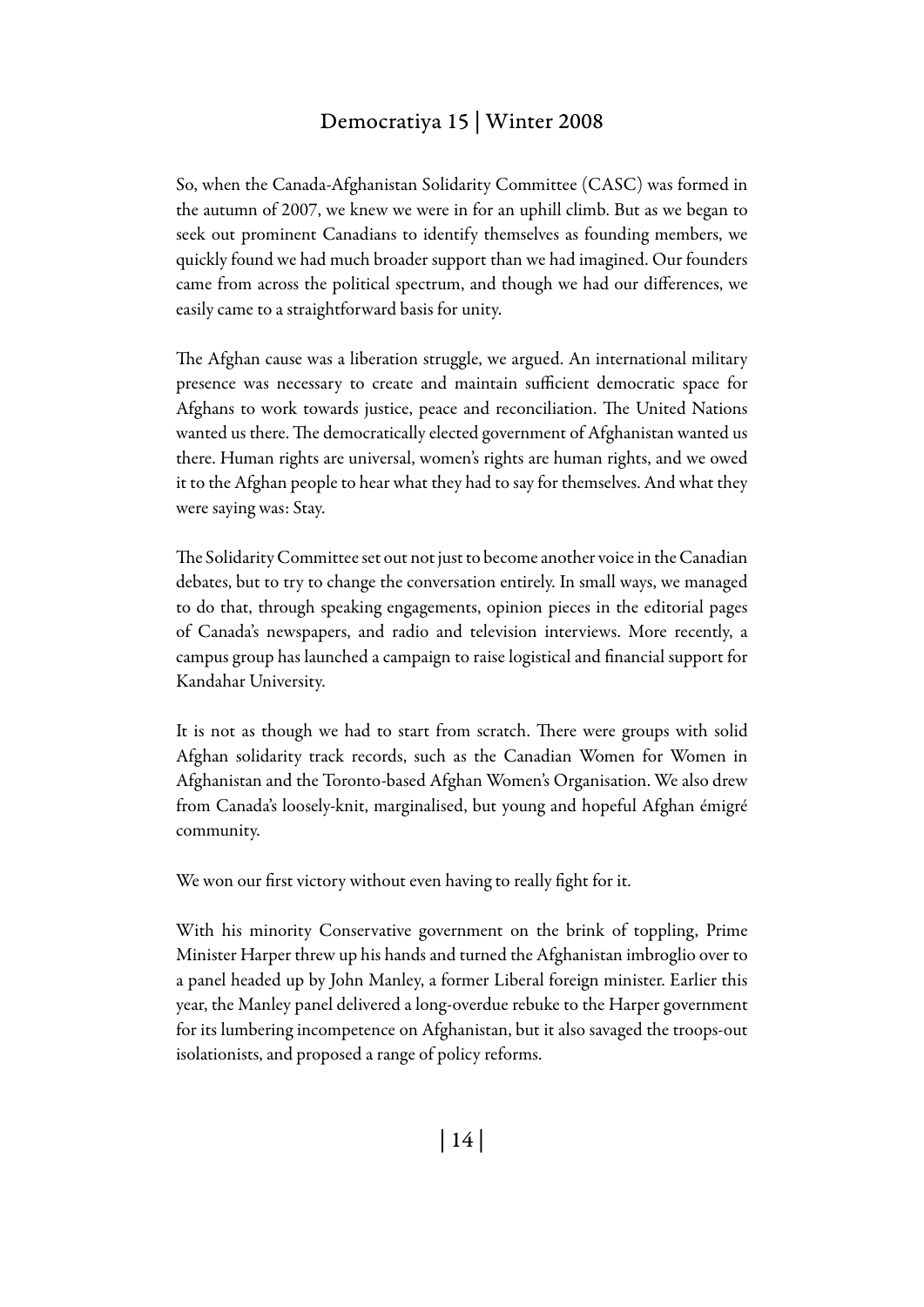Manley's recommendations were not all the Solidarity Committee had asked for in its submission to his panel, but his report was close enough. One of Manley's key recommendations was that Canada stick to its commitments in Kandahar through to 2011, which means we could live to fight another day. It helped that around the same time that Manley's report came out, UN secretary-general Ban Ki-Moon blasted the troops-out posture as being 'almost more dismaying' than the opportunism of the Taliban itself, and a 'misjudgement of historic proportions.'

It would be silly to overstate Canada's relevance to Afghanistan's prospects. But Canadian soldiers, along with the British, the Americans and the Dutch, are shouldering the lion's share of the military burden in Afghanistan's southern provinces. And Canada had come within a hair's breadth from withdrawal. If Canada pulled out of Kandahar, wrote commentator David Aaronovitch, the British would be left fatally exposed in Hellmand, and any British withdrawal would have forced the abandoned Americans to rely solely on a futile air war. Pakistan would revert to its duplicities, the Afghan government would collapse, and there would be a spring in the step of every jihadist from Palestine to Malaysia. 'That's before we calculate the cost to women and girls of no longer being educated or allowed medical treatment. And would there be less terror as a result?'

You could say we dodged a bullet. But now that the conflict in Iraq is rapidly winding down in ways that defy the grim forecasts of anti-war polemicists, the United States, particularly, is intent upon ramping up its efforts in Afghanistan. The war for 'hearts and minds' should be ramped up, too, but the main battles in that war aren't being fought in the mud-walled compounds of bleak Afghan deserts. They're unfolding in the rich countries of the world, where it is already fashionable in liberal-left circles to write off Afghanistan as an irredeemably misbegotten place, a folly, and a lost cause.

This is not a war any of us can afford to lose, and it is a disgrace that it has to be fought within the left, but that's what we're stuck with. The central struggle in Afghanistan is not the war with 'the Taliban.' It is a struggle against poverty, illiteracy, and slavery. It's a struggle against an Islamic variation of all the totalitarian, xenophobic, obscurantist and misogynist currents that it has been the historic mission of the left to fight and to defeat.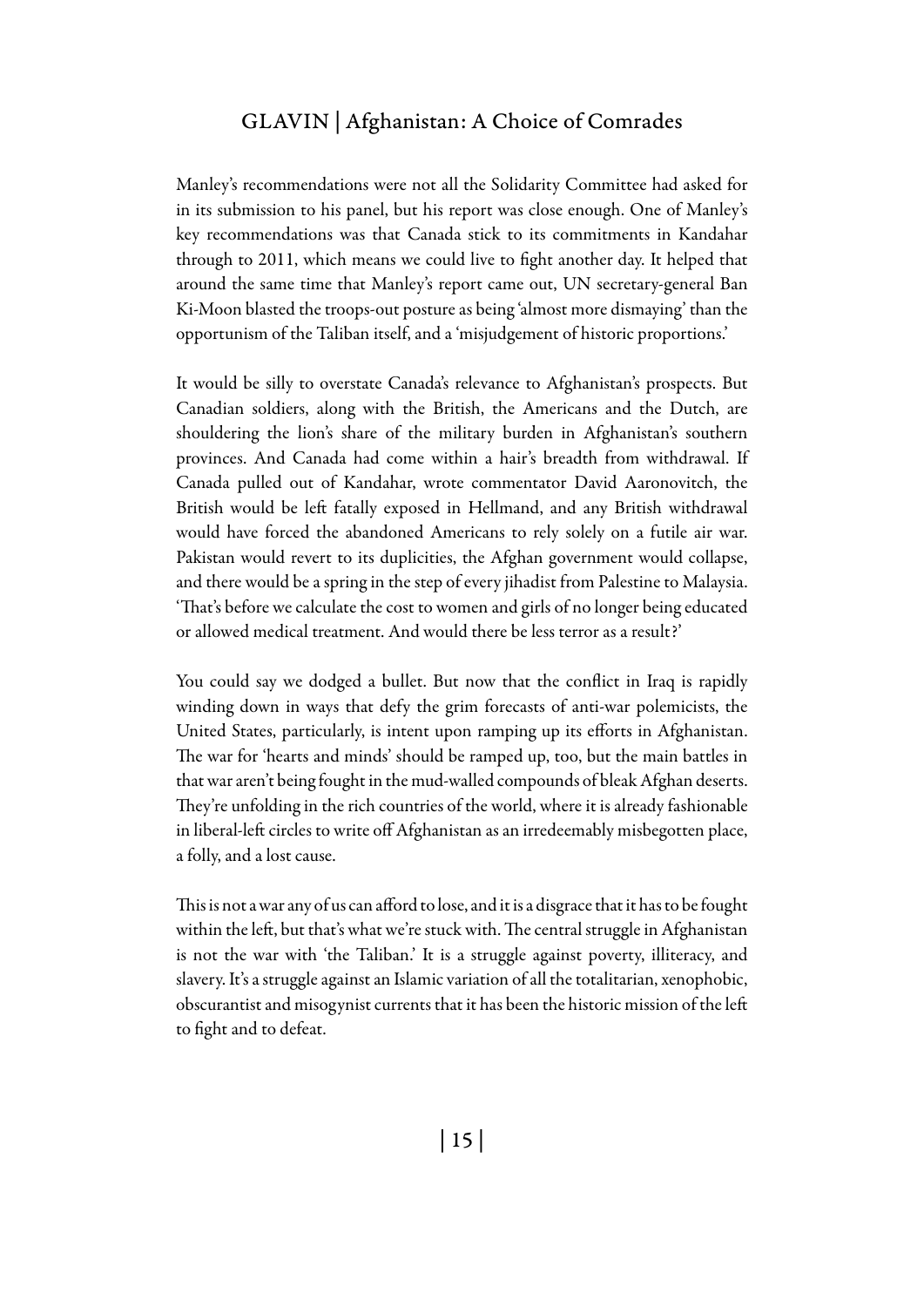#### III. Yes, They Can

One of the more touching scenes I witnessed in Afghanistan involved no Afghans at all. It was in one of those unlikely places a visitor is surprised to discover in this city, the movie room of the Hare and Hounds bar, in the basement of the Gandamack Lodge, a converted 1930s-era British villa named after the 1842 Gandamack massacre, Britain's most humiliating military defeat in Afghanistan. I believe this is supposed to be ironic.

The place was filled with Americans. They came in several colours, but they were almost all young. They were watching Barack Obama's acceptance speech, live, on the movie room's wide-screen TV. They had just witnessed the largest Democratic Party landslide since the 1964 triumph of Lyndon Johnson, the year of the bloody voter-registration drive in Mississippi. As these bright young Americans, with such beautiful smiles and tears in their eyes, watched Obama speak with his characteristically big-hearted eloquence, it occurred to me that thousands of Afghan voter-registration workers were at that very moment fanning out across the provinces of Kunduz, Faryab, Balkh and Baghlan, in just one more small movement forward for Afghanistan's embryonic democracy.

Spend any amount of time in Afghanistan and it is easy to become cynical. We forget that only weeks before September 11, 2001, Pakistan's spy bosses were directing convoys of arms shipments through the Khyber Pass to Taliban bases, and most of the country was on the verge of starvation. Almost a third of the people were subsisting on emergency gruel packages from the World Health Organisation, and al-Qaeda was churning out tens of thousands of Algerians, Chechens, Filipinos, Saudis and Kashmiris from its training camps. Under the Taliban, it was illegal to sing. Women were livestock.

Now, millions of girls are attending school, three out of every four children have been immunised against childhood diseases, eight in ten Afghans now have access to basic medical services, and there are ten universities, dozens of newspapers, and seven national television stations.

It is so easy these days to add to the growing pile of critiques heaped upon the very idea of humanitarian intervention. But I didn't hear much of that kind of thing at the Hare and Hounds. After Obama had waved his goodbyes to the cameras, the room was alive with all the incoherence one commonly hears from the most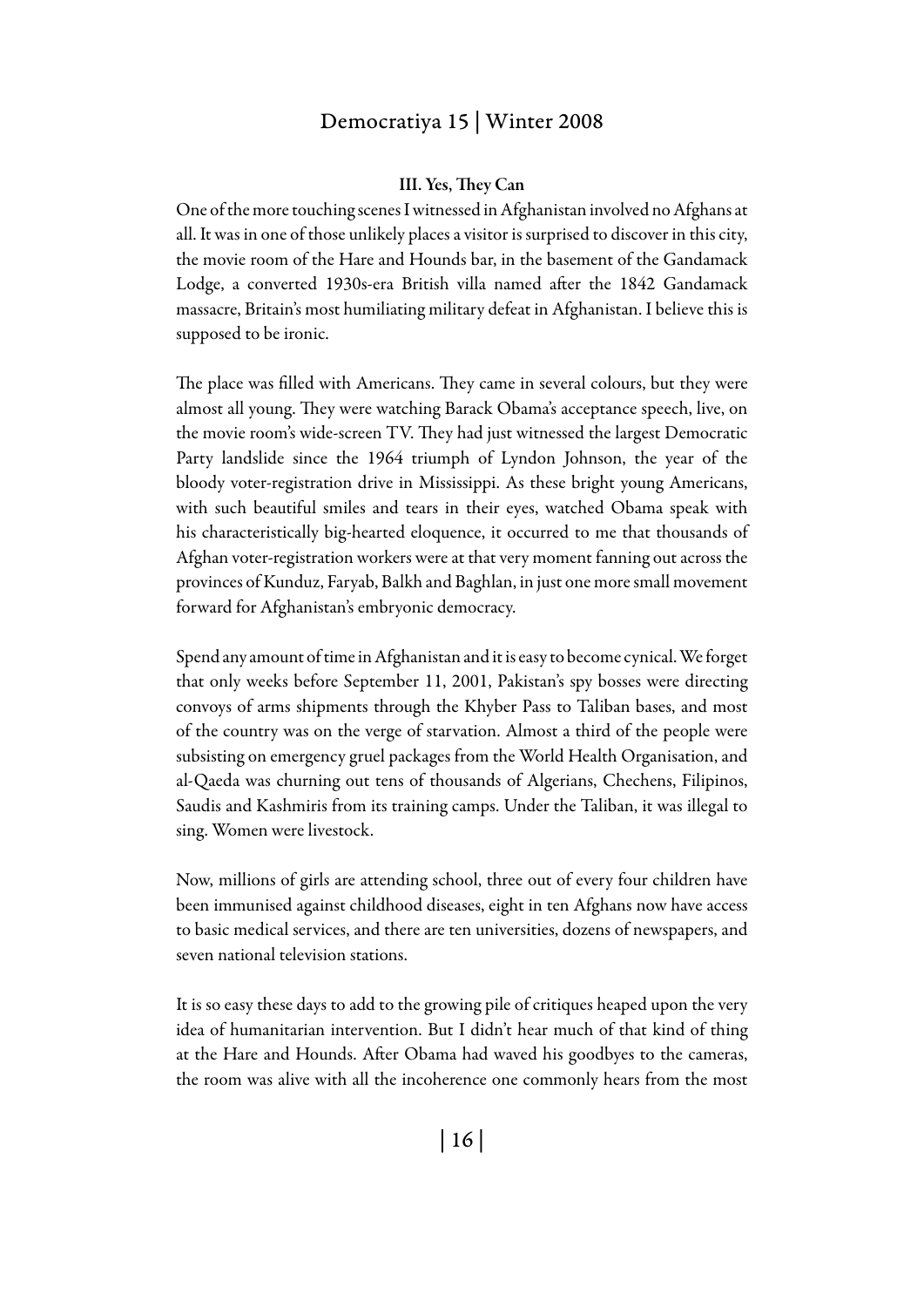fervent and idealistic of Obama's supporters. There was a lot of talk about hope, and about leadership.

Obama has been clear enough about one thing. He can be counted on to surge several thousand more American soldiers to Afghanistan. Those soldiers are badly needed, but a mere troop surge is insufficient to meet the challenges facing Afghanistan and the region: Good governance and security, neutralizing Pakistan's 'safe havens,' and the engagement of all of Afghanistan's neighbours in a common strategy. There is also the long-neglected matter of proper coordination between reconstruction, development, and military efforts, a disentanglement of aid-money bottlenecks, and a resolution to the conflicting agendas among NATO allies.

Each of these challenges is complex, but each has also been outlined clearly enough by the likes of Ahmed Rashid, Barnett Rubin, Steve Coll, David Kilcullen and all the other smart people whose ideas Obama has been taking into account. Rubin and Rashid even make a convincing case that in the matter of insurgent holdouts who can be convinced to put the gun down, something like 'negotiations' might even be possible in ways that won't require putting knives in the backs of Afghanistan's brave young democrats and secularists.

Most of the Taliban's foot soldiers are just wizened village chieftains who have ended up on the wrong end of a dispute with a local governor who happens to come from an opposing tribe, or they hail from the legions of desperate, unemployable men who roam the remote corners of the country, or they're refugee-camp survivors. As often as not, their outback conception of 'jihad' is indistinguishable from the more recognisable motives of brigandage and banditry. Their loyalties are as fluid as you might expect. But even if some rapprochement with sections of the 'insurgency' leadership were possible, and some kind of truce resulted, Rubin and Rashid are clear that foreign troops will be required in Afghanistan for a long time to come.

Run down that list of challenges again and what you notice is that each requires leadership, and change, and hope – the vague words that tend to dominate the lexicon of Obama's most loyal supporters. But it could well be that Obama's victory is just as Slavoj Žižek describes it: A 'sign of hope in our otherwise dark times.' And it could be that this is precisely what Afghanistan most needs, 'a sign that the last word does not belong to realistic cynics, from the left or the right.'